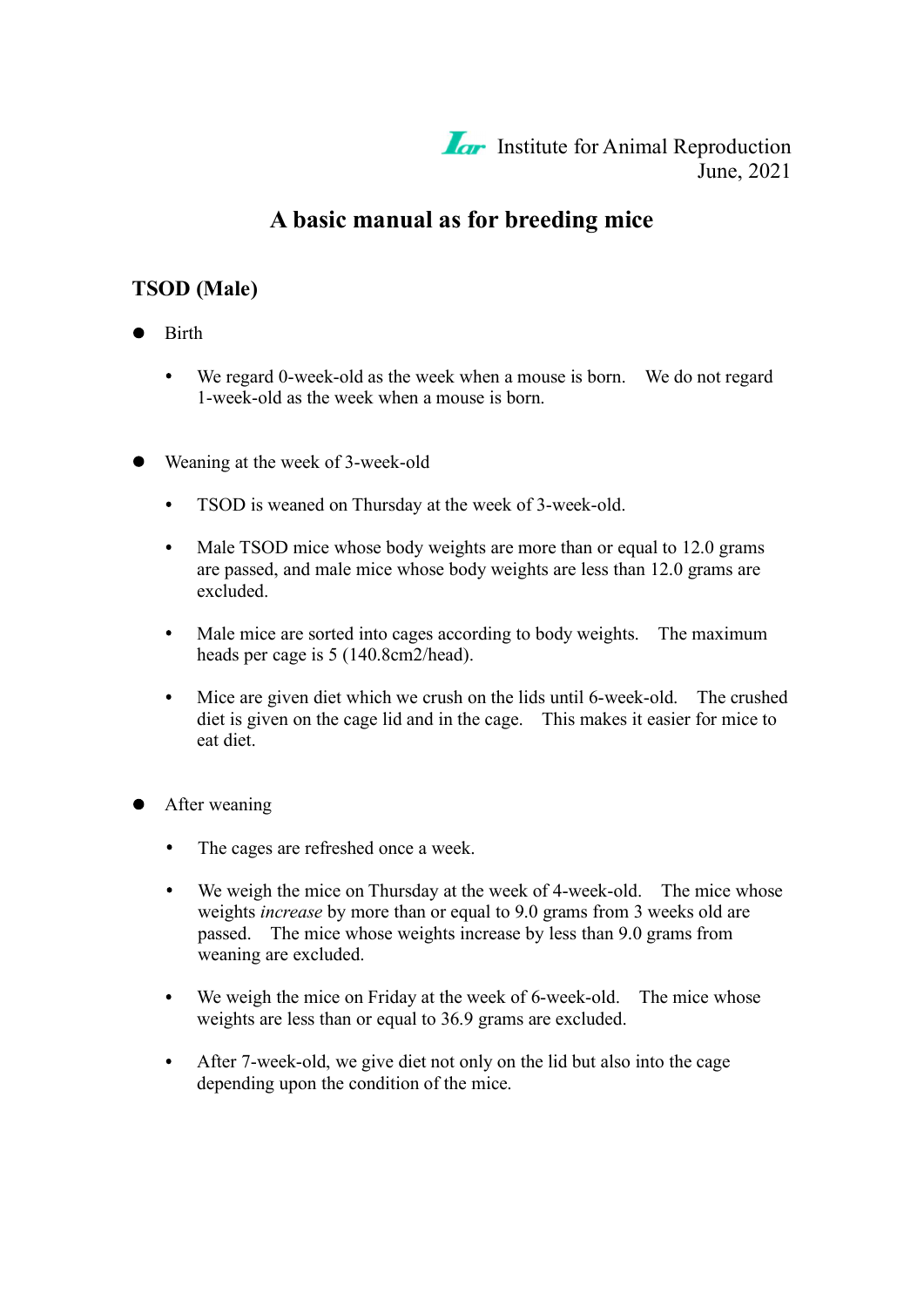# **TSNO (Male)**

- Birth  $\bullet$ 
	- $\bullet$ We regard 0-week-old as the week when the mouse is born. We do not regard 1-week-old as the week when the mouse is born.
- Weaning at the week of 3-week-old  $\bullet$ 
	- TSNO is weaned on Monday, Tuesday, and Thursday at the week of 3-week- $\bullet$ old.
	- $\bullet$  . Male TSNO mice whose body weights are less than or equal to 10.0 grams are passed, and male TSNO mice whose body weights are more than 10.1 grams are excluded.
	- After weighing, 7 heads of mice are housed in a cage (100.6cm2/head).  $\bullet$
	- Mice are given diet which we do not crush on the cage lids.  $\bullet$
- After weaning
	- The cages are refreshed once a week. $\bullet$